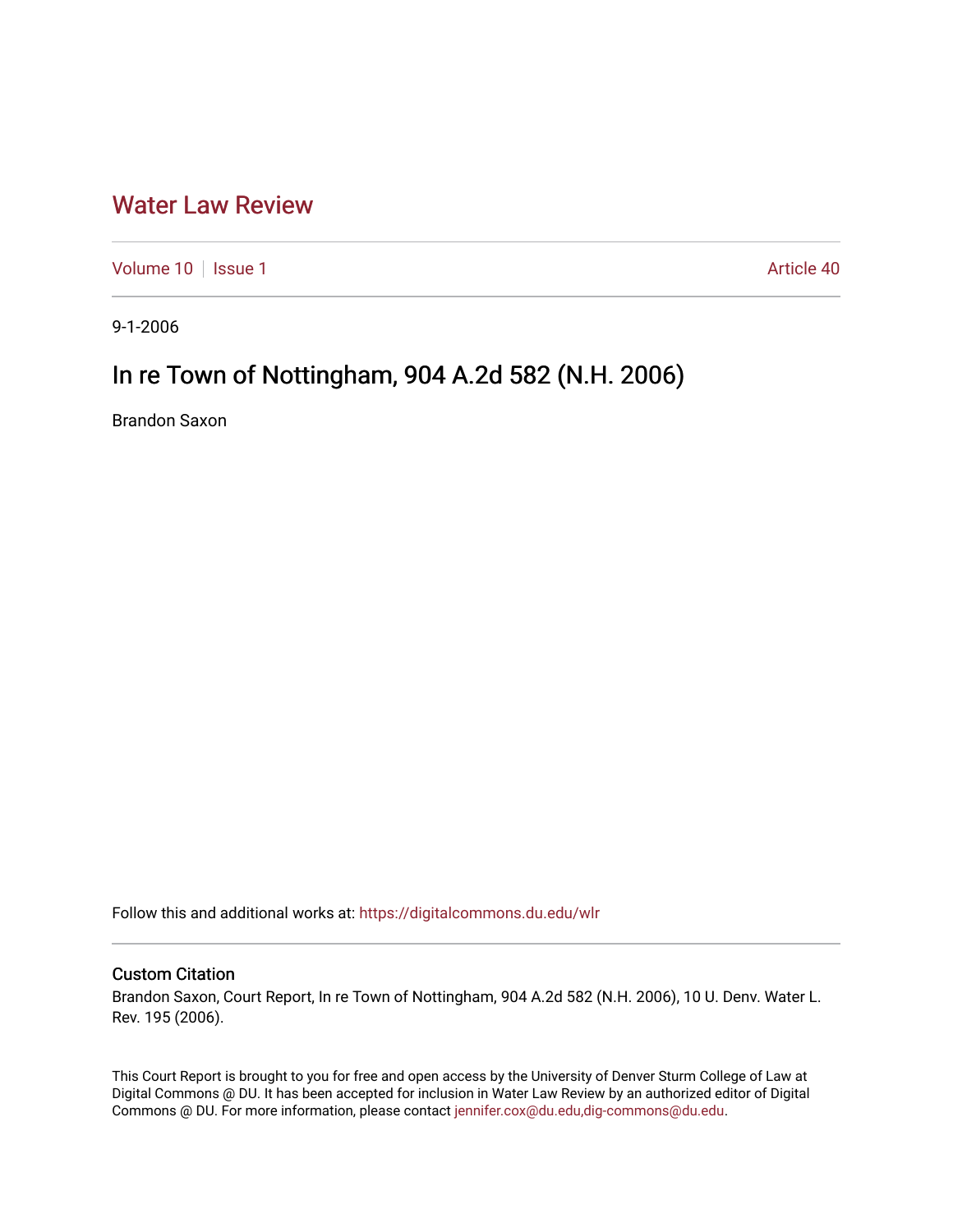*COURT REPORTS*

leged specific damages including harm to crops, insufficient water for livestock, and diminished beauty and value of its property, Central made no specific damage claims. While Spear T sought injunctive relief to prevent future harm by the removal of water that would specifically be available to it but for the defendants' actions, Central sought injunctive relief to prevent defendants' use of water that would be "otherwise available" to it primarily for storage. Spear T limited its complaint to that amount of water which defendants "unreasonably" removed, while Central sought to enjoin all upstream uses by the defendants. Finally, Spear T's complaint sought relief from particular defendants, while Central generally opposed ground water appropriators. The underlying law required that the court balance the specific competing interests of the surface users and the ground water appropriators. Because Central's claimed interests did not align with those claimed by Spear T, the court did not find an adequate link between Central's claims and the subject matter of the action such that a judgment rendered for either party would directly affect Central.

The court affirmed the district court's denial of Central's motion to intervene, noting that Central was free to bring an action against the defendants based on its own interests in preventing ground water appropriation.

*Kathleen Ott*

## **NEW HAMPSHIRE**

*In re* **Town of** Nottingham, **904 A.2d 582 (N.H. 2006)** (affirming the Department of Environmental Services issuance of an extensive groundwater withdrawal permit to USA Springs, Inc., for a proposed water bottling plant based on the Department's reasonable interpretation of the statutory language contained in the Groundwater Protection Act).

In May of 2001, USA Springs, Inc. ("Springs") applied to the New Hampshire Department of Environmental Services ("DES") seeking a groundwater withdrawal permit to withdraw over 400,000 gallons of water per day from a single spring and three bedrock wells. Subsequent to hydrogeologic testing, DES denied the application in August of 2003. DES denied the application due to failure to meet regulatory requirements regarding withdrawal quantities and quality. DES granted a rehearing, but DES again denied the application. Four months later, Defendant submitted a second application for the same withdrawal permit and in March of 2004, DES approved the application and issued the groundwater withdrawal permit.

Two New Hampshire Towns, Nottingham and Barrington, along with the environmental group, Save Our Groundwater (collectively "SOG"), challenged DES's issuance of the permit to USA Springs un-